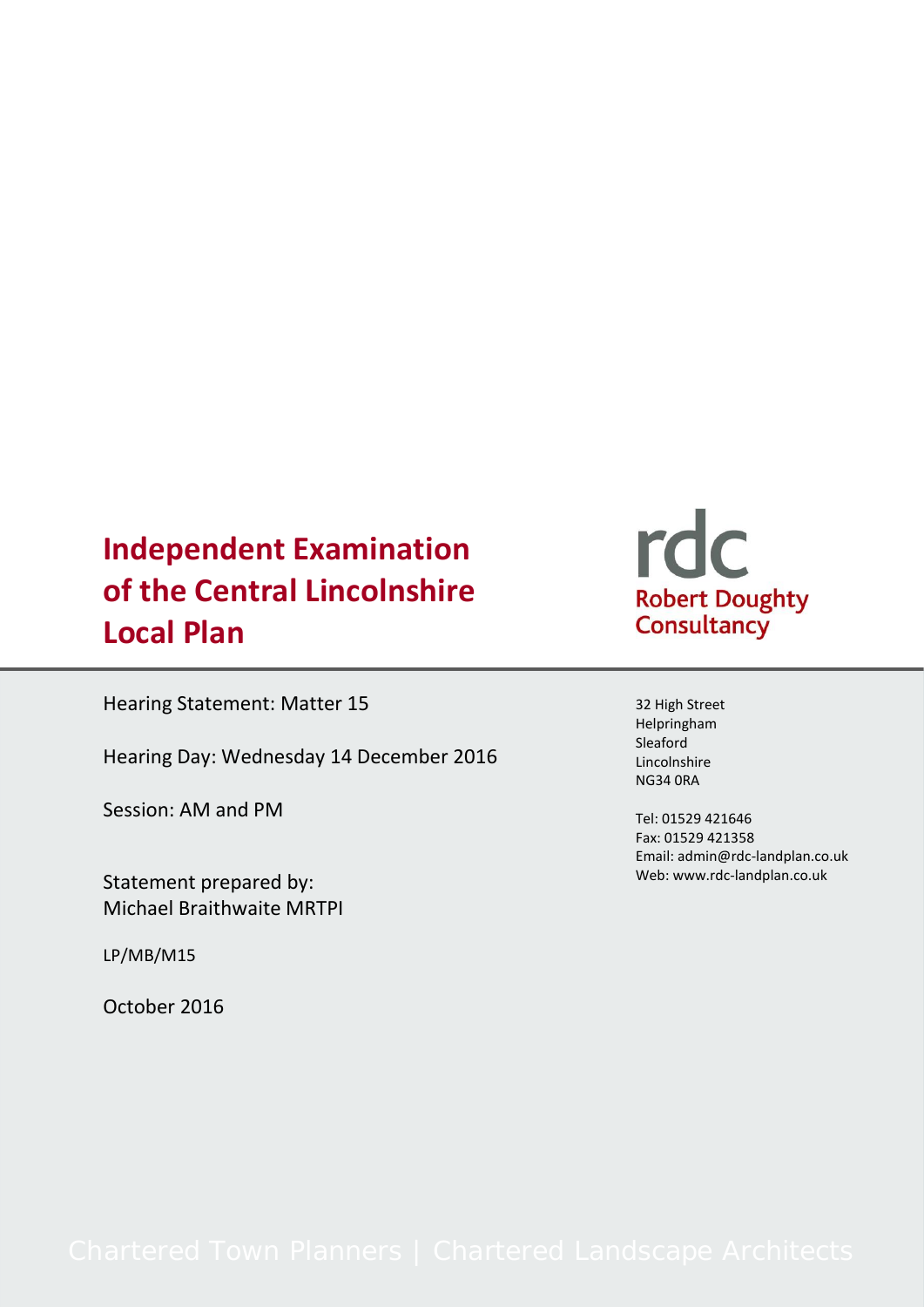

This paper sets out our comments in response to the questions to be discussed at the Local Plan Examination under Matter 15. Some of the questions appear to be directed at the Local Planning Authorities. In those cases, we have answered 'no comment', although we reserve the right to respond to the Planning Authorities' statements and those of other respondents on the day.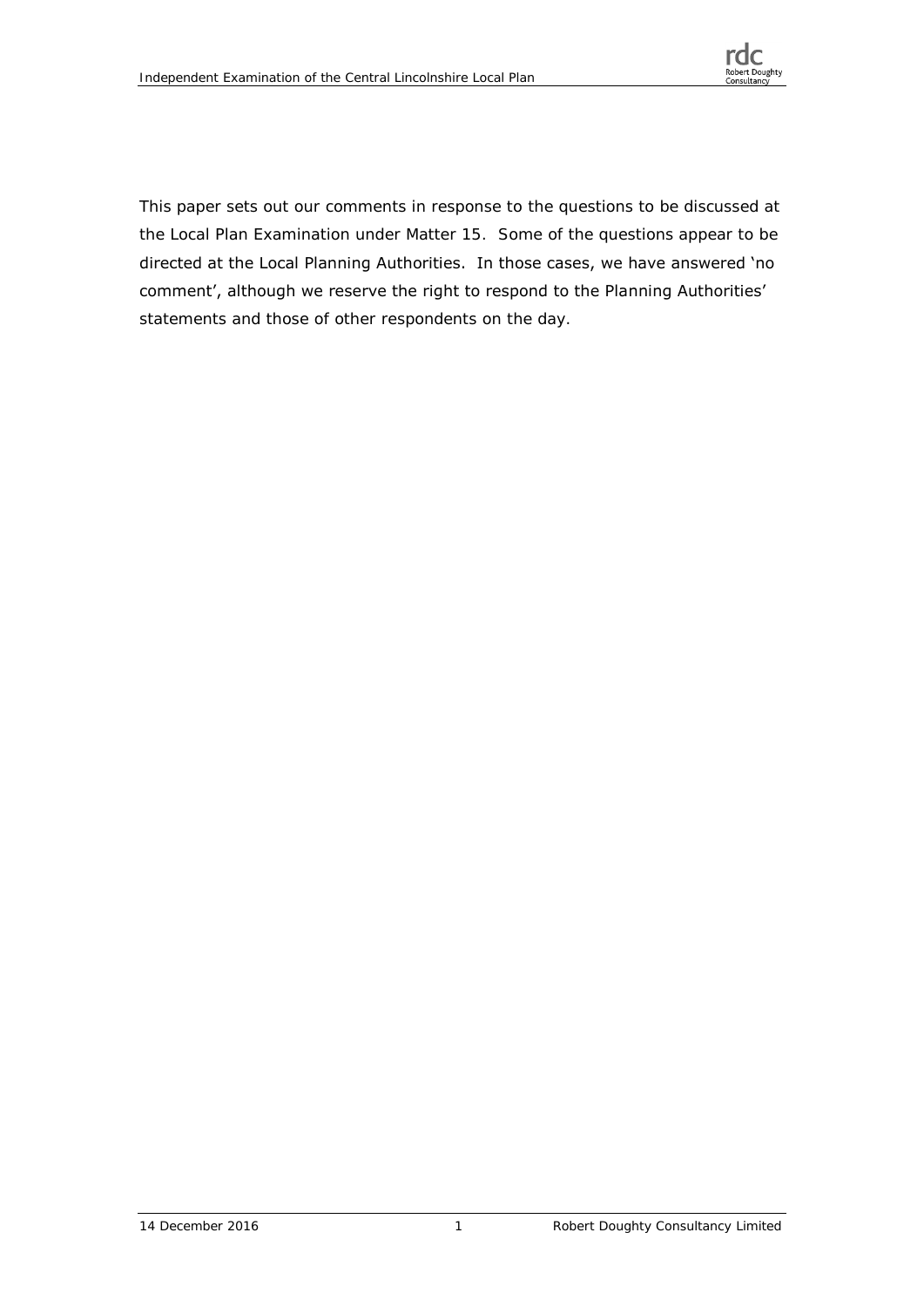**MATTER 15 – Green Wedges, Open Space and Green Infrastructure (LP20, LP22, LP and LP24)**

**Issue 15a – Green Wedges – Policy LP22**

**1. QUESTION 1**

How were the 'Green Wedges' identified on the Policies Map and what process was followed? What evidence-based documents were used to inform this process?

- 1.1. No comment.
- **2. QUESTION 2**

Are the Green Wedge designations justified, effective and consistent with national policy? Are there any significant factors that indicate that any sites should not have been designated?

- 2.1. The background assessment to support the Green Wedge designation does not appear to have assessed the sites against their capacity to fulfil the role and purpose of Green Wedges as defined in Policy LP22. This appears to be a fundamental flaw in the assessment and does not justify the designation of specific sites as Green Wedge. A specific example is the Green Wedge between Dunholme and Welton, which includes all the currently undeveloped land between the settlements without analysing whether all the land serves to prevent the merging of settlements, provides a multifunctional green lung, provides a recreational resource and conserves local wildlife. Our own detailed assessment demonstrates that some of the proposed designation fails to fulfill any of the functions of the Policy and, therefore, should not be subject to the designation. Furthermore, the Submission draft local plan promotes an increase to the Green Wedge, without providing an analysis of the role that the new area would fulfil in meeting the purpose of the policy to justify the amendment.
- 2.2. Our experience with this particular Green Wedge would suggest the approach to the whole designation is flawed and should be revisited.
- **3. QUESTION 3**

Are there any areas where evidence-based documents recommended inclusion within a Green Wedge that were not taken forward into the Local Plan? If not, why not? Is this justified?

3.1. No comment.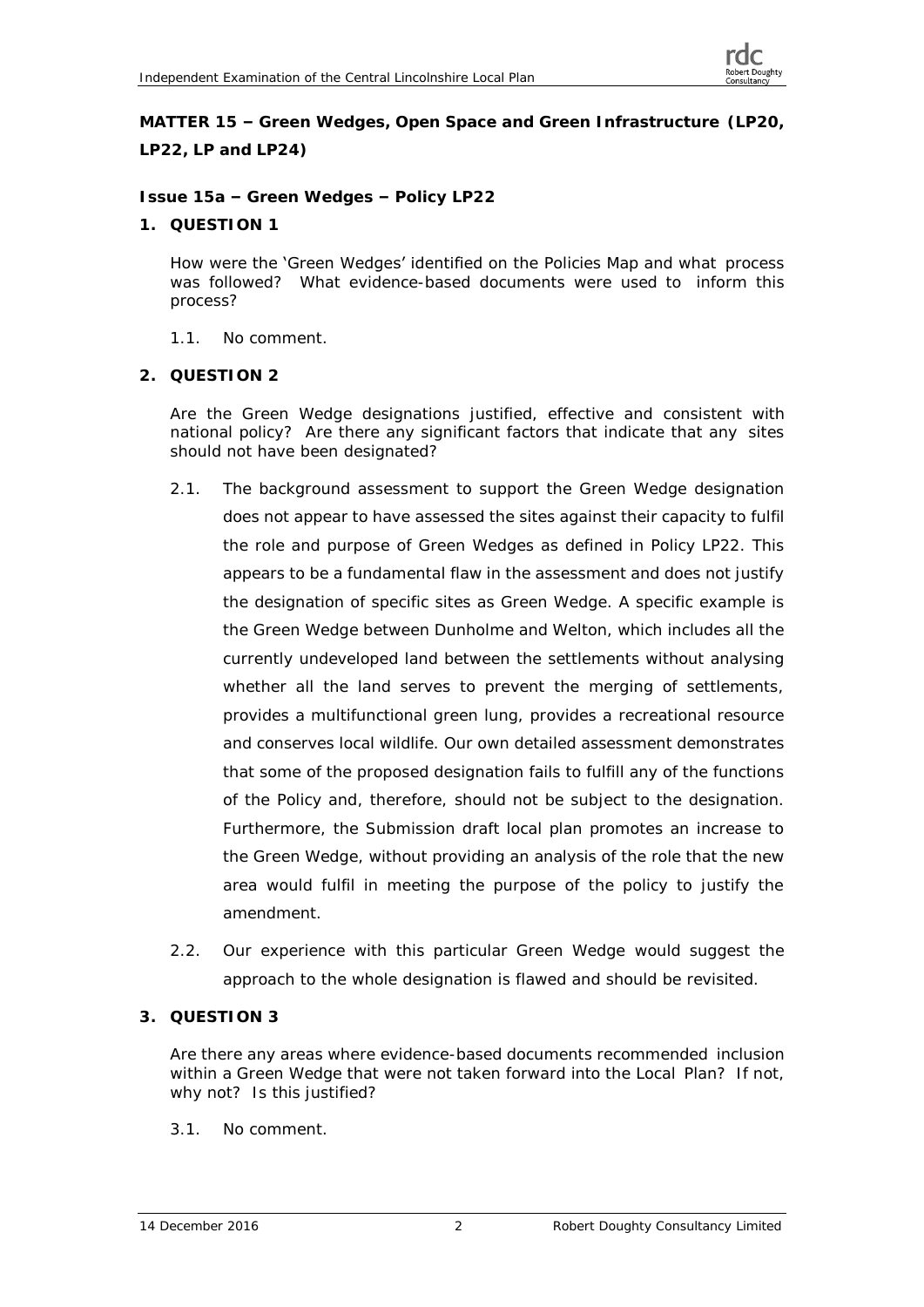# **4. QUESTION 4**

What is the justification for the Green Wedges identified on the Policies Map (Inset Map 1 – Lincoln) including Anglian Water's Recycling Centres at Lincoln, Waddington and South Hykeham? How does Policy LP22 respond and relate to existing, established premises? Does it allow for the sustainable consolidation or expansion of such operations? Is it effective in this regard?

- 4.1. No comment.
- **5. QUESTION 5**

What is the justification for including land between Welton and Dunholme, to include site CL1187, within a Green Wedge?

- 5.1. No comment.
- **6. QUESTION 6**

What is the justification for including land at Urban Street, Bracebridge Heath (site CL416) within a Green Wedge?

- 6.1. No comment
- **7. QUESTION 7**

What is the justification for including land at the University of Lincoln's Riseholme Campus within a Green Wedge? Is this necessary or appropriate given the existing use of the site and existing designations?

7.1. No comment.

**Issue 15b – Local Green Space and Other Important Open Space – Policy LP23**

**8. QUESTION 8**

How are the designations of Local Green Space within the Plan consistent with paragraphs 76-77 of the Framework? Does Policy LP23 meet the tests in national policy?

- 8.1. No comment.
- **9. QUESTION 9**

How were areas of Local Green Space identified on the Policies Map and what process was followed? What evidence-based documents were used to inform this process?

9.1. No comment.

## **10. QUESTION 10**

Are the Local Green Space designations justified, effective and consistent with national policy? Are there any significant factors that indicate that any sites should not have been designated?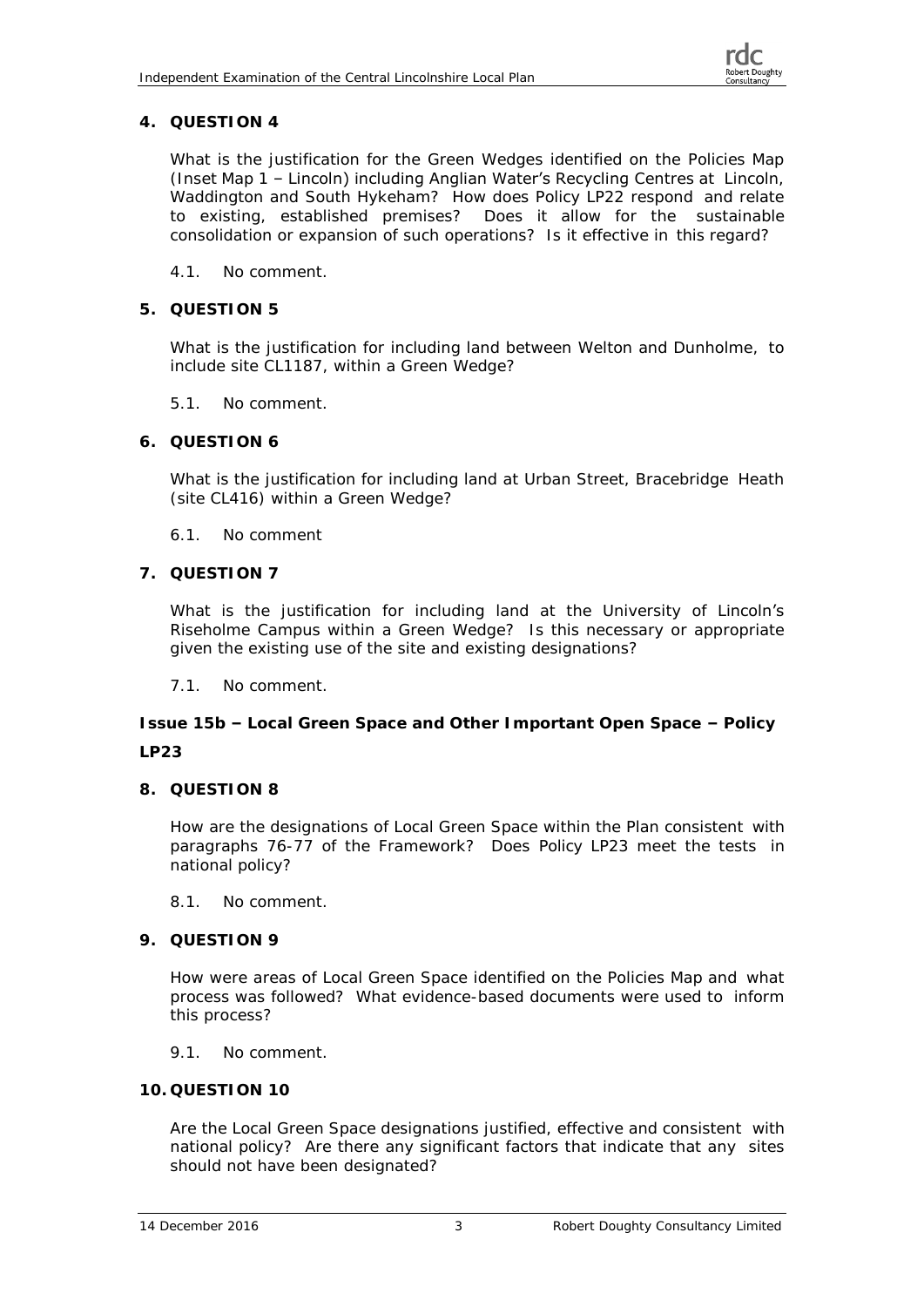

# 10.1. No comment.

# **11. QUESTION 11**

What criteria have been used to inform the designation of land as **'Important** Open Space<sup>'</sup>? Are they justified?

11.1. No comment.

# **12. QUESTION 12**

Is the designation of land as 'Important Open Space' consistent with the Framework, which seeks to rule out new development on Local Green Space where the bullet-point list at paragraph 77 is satisfied?

- 12.1. No comment.
- **13. QUESTION 13**

Are there any areas where evidence-based documents recommended inclusion as part of a Local Green Space or Important Open Space that were not taken forward into the Local Plan? If not, why not? Is this justified?

- 13.1. No comment.
- **14. QUESTION 14**

What is the justification for including land off Wolsey Way, Lincoln (site CL4432) as part of an area of Important Open Space?

14.1. No comment.

## **15. QUESTION 15**

What is the justification for including land to the rear of Riby Road and Woodlands Avenue, Keelby as Important Open Space?

15.1. No comment.

## **16. QUESTION 16**

What is the justification for including land at Ferry Lane/High Street, Skellingthorpe as Important Open Space?

16.1. No comment.